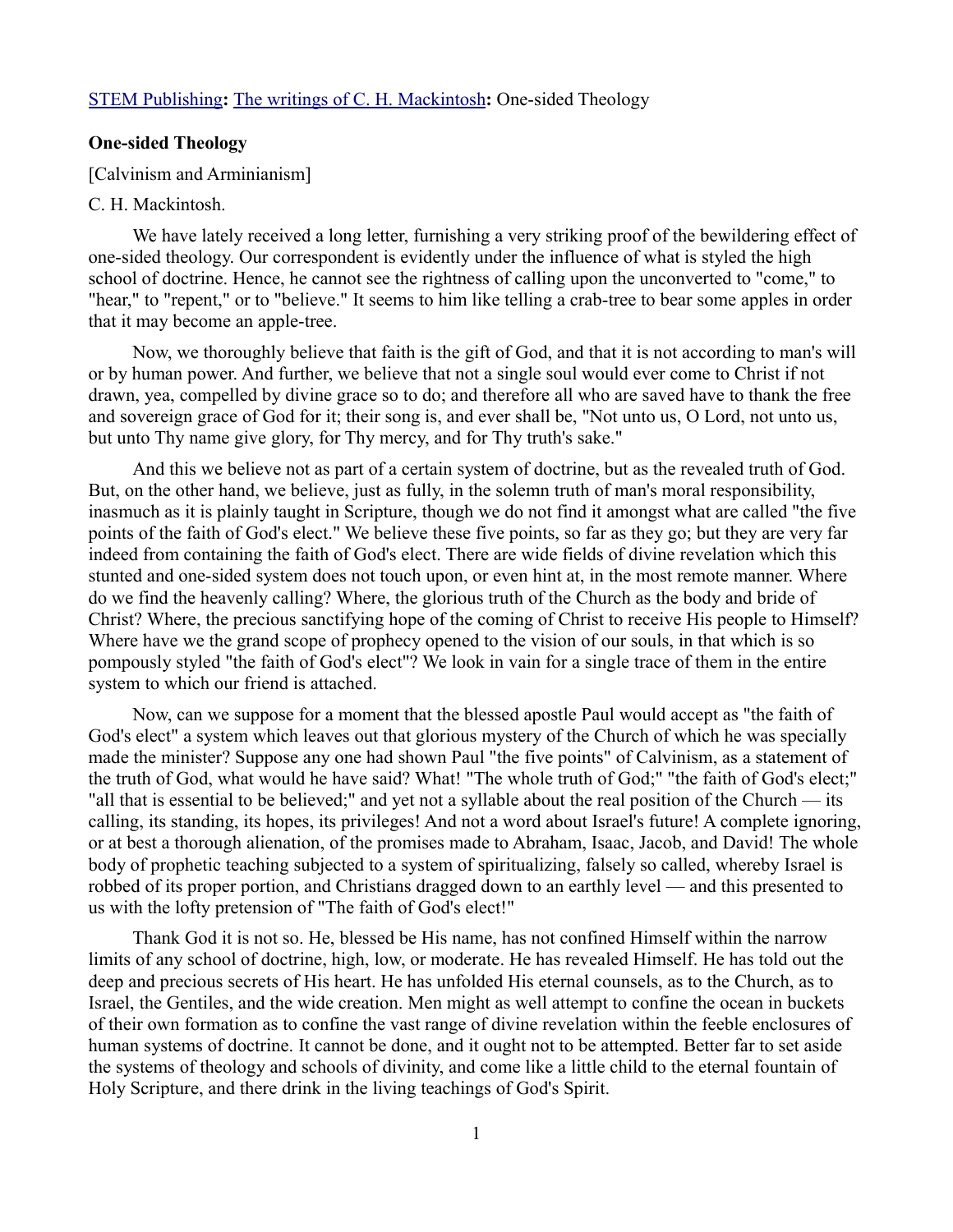Nothing is more damaging to the truth of God, more withering to the soul, or more subversive of all spiritual growth and progress than mere theology, high or low — Calvinistic or Arminian. It is impossible for the soul to make progress beyond the boundaries of the system to which it is attached. If I am taught to regard "the five points" as "the faith of God's elect," I shall not think of looking beyond them; and then a most glorious field of heavenly truth is shut out from the vision of my soul. I am stunted, narrowed, one-sided; and I am in danger of getting into that hard, dry state of soul which results from being occupied with mere points of doctrine instead of with Christ. A disciple of the high school of doctrine will not hear of a world-wide gospel — of God's love to the world — of glad tidings to every creature under Heaven. He has only gotten a gospel for the elect. On the other hand, a disciple of the low or Arminian school will not hear of the eternal security of God's people. Their salvation depends partly upon Christ, and partly upon themselves. According to this system, the song of the redeemed should be changed. Instead of "Worthy is the Lamb," we should have to add, "and worthy are we." We may be saved today, and lost tomorrow. All this dishonours God, and robs the Christian of all true peace.

We do not write to offend the reader. Nothing is further from our thoughts. We are dealing not with persons, but with schools of doctrine and systems of divinity which we would, most earnestly, entreat our beloved readers to abandon, at once, and for ever. Not one of them contains the full, entire truth of God. There are certain elements of truth in all of them; but the truth is often neutralized by the error; and even if we could find a system which contains, so far is it goes, nothing but the truth, yet if it does not contain the whole truth, its effect upon the soul is most pernicious, because it leads a person to plume himself on having the truth of God when, in reality, he has only laid hold of a one-sided system of man.

Then again we rarely find a mere disciple of any school of doctrine who can face scripture as a whole. Favourite texts will be quoted, and continually reiterated; but a large body of scripture is left almost wholly unappropriated. For example; take such passages as the following, "But now God commandeth *all men* everywhere to repent." (Acts 17: 30.) And again, "Who will have *all men* to be saved, and to come to the knowledge of the truth." (1 Tim. 2.) So also, in 2 Peter, "The Lord .... is longsuffering to usward, not willing that *any* should perish, but that *all* should come to repentance." (2 Peter 3: 9.) And, in the very closing section of the volume, we read, "Whosoever will, let him take the water of life freely."

Are these passages to be taken as they stand? or are we to introduce qualifying or modifying words to make them fit in with our system? The fact is, they set forth the largeness of the heart of God, the gracious activities of His nature, the wide aspect of His love, It is not according to the loving heart of God that any of His creatures should perish. There is no such thing set forth in scripture as any decree of God consigning a certain number of the human race to eternal damnation. Some may be judicially given over to blindness because of deliberate rejection of the light. (See Rom. 9: 17; Heb. 6: 4-6; 10: 26, 27; 2 Thess. 2: 11, 12; 1 Peter 2: 8.) All who perish will have only themselves to blame. All who reach heaven will have to thank God.

If we are to be taught by scripture we must believe that every man is responsible according to his light. The Gentile is responsible to listen to the voice of creation. The Jew is responsible on the ground of the law. Christendom is responsible on the ground of the full-orbed revelation contained in the whole word of God. If God commands all men, everywhere to repent, does He mean what He says, or merely all the elect? What right have we to add to, or alter, to pare down, or to accommodate the word of God? None whatever. Let us face scripture as it stands, and reject everything which will not stand the test. We may well call in question the soundness of a system which cannot meet the full force of the word of